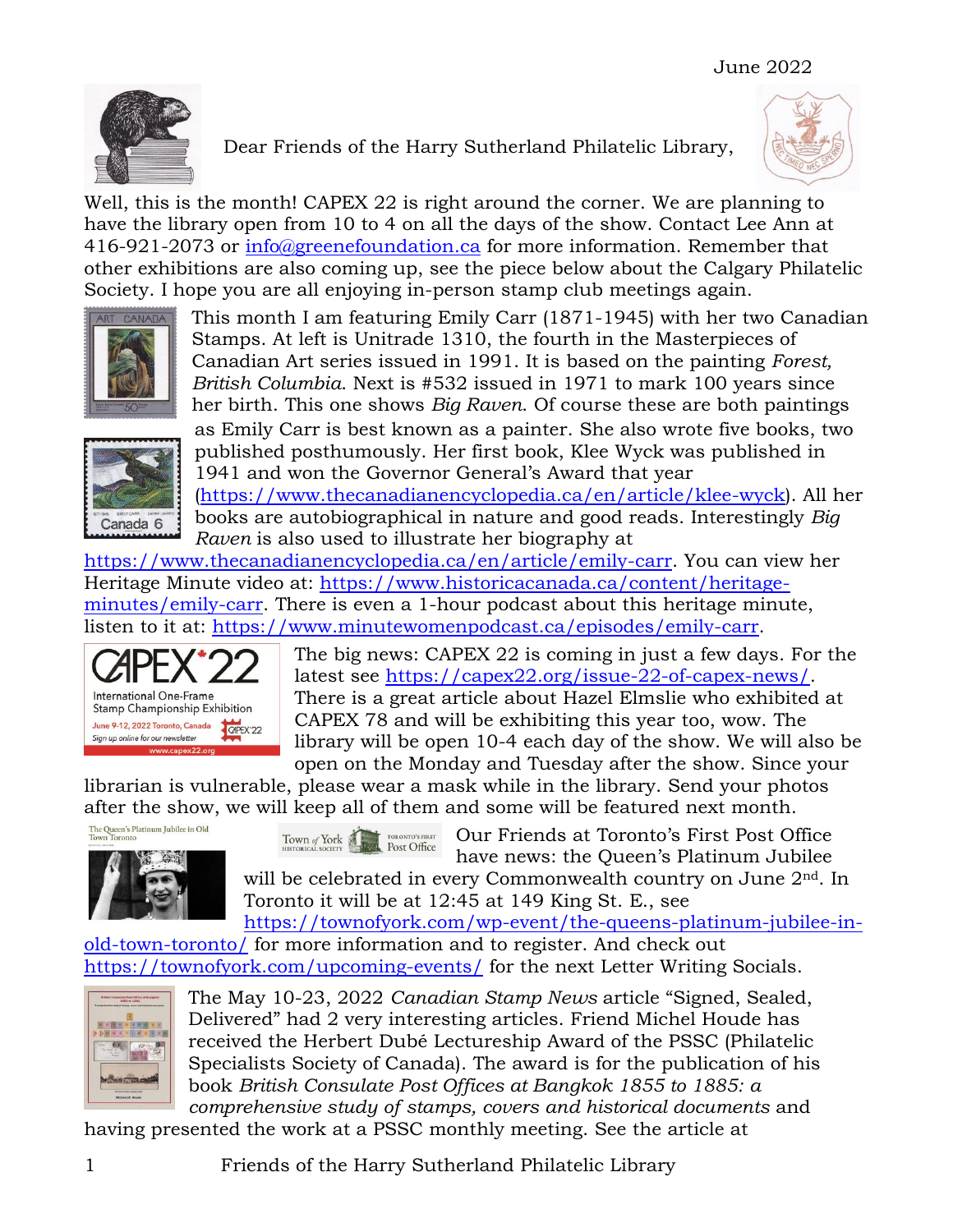## [https://canadianstampnews.com/michel-houde-wins-lecture-award/.](https://canadianstampnews.com/michel-houde-wins-lecture-award/) Congratulations Michel! The book is also entered into CAPEX 22.



Happy 100 years P S



[https://canadianstampnews.com/canadian-juror-adds-to-repertoire/.](https://canadianstampnews.com/canadian-juror-adds-to-repertoire/) The Calgary Philatelic Society (CPS) is 100 years old. The *Calgary Philatelist* article by Dale Spiers says: "In April 1922, Dr Edward George Mason got together with four other Calgary philatelists. They agreed to form the Calgary Philatelic Society, which has been in continuous existence ever since. On April 6, 2022, members of the CPS celebrated the centennial at their regular monthly meeting. This will be the first

The other piece is an announcement that our very busy Friend Sam Chiu now has a cross-accreditation so that he can judge postal history, postal stationery and now traditional exhibits. Sam earned this with an examination at LONDON 2022 where he was one of 3 Canadian judges.

A person is allowed only 4 accreditations. See the article at

of several events this year commemorating a century of organized philately in Calgary." See below for more on that. Find the CPS at <https://calgaryphilatelicsociety.com/> and check out back issues of the journal. As always, it is a good idea to look at the links section. This one is very well done, including postal authorities and other

philatelic societies in Canada and around the world.



The CPS will be continuing to celebrate by hosting this year's BNAPEX! For more information, see their web site: [https://calgaryphilatelicsociety.com/about-cps-2022-bnapex/.](https://calgaryphilatelicsociety.com/about-cps-2022-bnapex/) The show is also featured on the main page of the British North America Philatelic Society [\(https://bnaps.org/\)](https://bnaps.org/), although you do not need to be a member to participate. The end of June is the last day to apply to exhibit frames and also for the special convention and hotel registration bonus. The best thing is that you have time to recover from CAPEX 22 before you head off to Calgary for Labour Day weekend for BNAPEX. Live events!



Here is another interesting piece from Friend Michel Houde: these books might make you feel a little green, as in sick. Check out the article at: [https://www.nationalgeographic.com/science/article/these-green](https://www.nationalgeographic.com/science/article/these-green-books-are-literally-poisonous??rid=27A4E56DE8E0D3A2041E8B5D1DD5A9DF&cmpid=org=ngp::mc=crm-email::src=ngp::cmp=editorial::add=History_20220502)[books-are-literally-](https://www.nationalgeographic.com/science/article/these-green-books-are-literally-poisonous??rid=27A4E56DE8E0D3A2041E8B5D1DD5A9DF&cmpid=org=ngp::mc=crm-email::src=ngp::cmp=editorial::add=History_20220502)

[poisonous??rid=27A4E56DE8E0D3A2041E8B5D1DD5A9DF&cmpid=org=ngp::mc=cr](https://www.nationalgeographic.com/science/article/these-green-books-are-literally-poisonous??rid=27A4E56DE8E0D3A2041E8B5D1DD5A9DF&cmpid=org=ngp::mc=crm-email::src=ngp::cmp=editorial::add=History_20220502) [m-email::src=ngp::cmp=editorial::add=History\\_20220502](https://www.nationalgeographic.com/science/article/these-green-books-are-literally-poisonous??rid=27A4E56DE8E0D3A2041E8B5D1DD5A9DF&cmpid=org=ngp::mc=crm-email::src=ngp::cmp=editorial::add=History_20220502)





Andrew Oleksiuk gave a talk, *Postmarked Through History,* in 2021 at the Ukrainian Institute of Modern Art [\(https://uima](https://uima-chicago.org/events/2021/8/27/history-of-ukraine-on-stamps-presented-by-andriy-oleksiuk?rq=postmarked)[chicago.org/events/2021/8/27/history-of-ukraine-on-stamps](https://uima-chicago.org/events/2021/8/27/history-of-ukraine-on-stamps-presented-by-andriy-oleksiuk?rq=postmarked)[presented-by-andriy-oleksiuk?rq=postmarked\)](https://uima-chicago.org/events/2021/8/27/history-of-ukraine-on-stamps-presented-by-andriy-oleksiuk?rq=postmarked) in Chicago. In late March he presented *1000 Years of Ukrainian History on Stamps* with the American Topical Association (ATA), see [https://americantopical.org/event-4746941,](https://americantopical.org/event-4746941) for the listing. The entire 58-minute presentation is available online at:

[https://youtu.be/TVJv6GnHdCQ.](https://youtu.be/TVJv6GnHdCQ) While you are there you can check out other ATA presentations. Thank you, Andrew.

Speaking of the ATA, the My One-Page Exhibit is back for the second year, see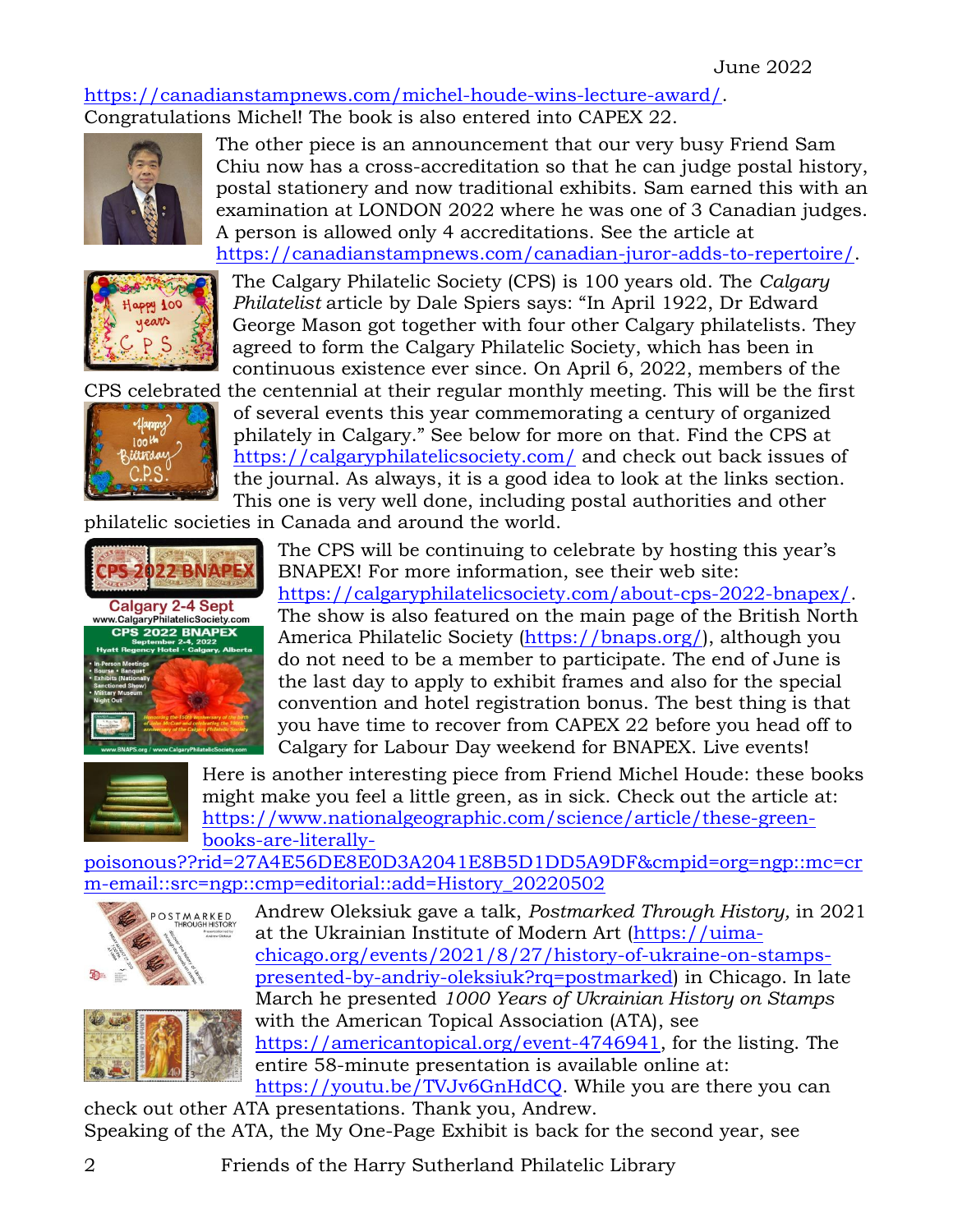June 2022

<https://www.ataexhibits.com/> for the pages. The exhibits have been up for a while and will remain accessible until 31 October 2022.

POSTCROSSING

PostCrossing [\(https://www.postcrossing.com/\)](https://www.postcrossing.com/) has turned out to be great fun. I have now sent and received more than 50

postcards from around the world. Here are a few I have received, Eric Carle at left:



People have been sending me lots of cats, children's books, even a math joke. Nice. Donations of postcards, and stamps, for this purpose will be gratefully received.



June is National Indigenous History Month with the solstice, Tuesday the  $21<sup>st</sup>$ , as Indigenous Peoples Day of celebration. These stamps were issued for Christmas of 2002. The first is Unitrade #1965,

*Genesis* by Daphne Odjig, #1966 is *Winter Travel* by Cecil Youngfox and #1967 *Mary and Child* by Irene Katak Angutitaq. Continuing with the art theme you could try: [https://canadahouse.com/collections/national-indigenous-peoples-day-2022#](https://canadahouse.com/collections/national-indigenous-peoples-day-2022) or [https://www.canada.ca/en/canadian-heritage/campaigns/indigenous-peoples-day.html.](https://www.canada.ca/en/canadian-heritage/campaigns/indigenous-peoples-day.html)



Happy Pride Month: this sign is not exactly a rainbow,

almost, close enough, and the books make it perfect. It is the sign for Queen Books [\(http://queenbooks.ca/\)](http://queenbooks.ca/) at 914 Queen St. E in Leslieville. For more information about pride this year see: [https://women-gender-equality.canada.ca/en/free-to-be](https://women-gender-equality.canada.ca/en/free-to-be-me.html)[me.html](https://women-gender-equality.canada.ca/en/free-to-be-me.html) or [https://www.pridetoronto.com/,](https://www.pridetoronto.com/) or search for information in your city. There will be lots of events and the in-person parades on the weekend of the 24 to 26.



There are lots of other holidays this month. The 13<sup>th</sup> is Canadian Rivers Day, these stamps (#1321-5) are the first Heritage Rivers series, Wilderness Rivers.

I particularly like these stamps and have been looking for a way to use them. They are the South Nahanni River, NT; Athabasca River, AB; Boundary Waters-Voyageur Waterway, ON; Jacques-Cartier River, QC and Main River, NL. For more about the 'holiday' see: [https://anydayguide.com/calendar/1119,](https://anydayguide.com/calendar/1119) heritage rivers at: <https://chrs.ca/en> and [https://www.pc.gc.ca/en/culture/rivieres-rivers.](https://www.pc.gc.ca/en/culture/rivieres-rivers) The week of 5th is Canadian Environment Week and that Wednesday is Clean Air Day. See: [https://www.canada.ca/en/environment-climate-change/services/canadian](https://www.canada.ca/en/environment-climate-change/services/canadian-environment-week.html)[environment-week.html](https://www.canada.ca/en/environment-climate-change/services/canadian-environment-week.html) or [https://www.unep.org/events/un-day/world](https://www.unep.org/events/un-day/world-environment-day-2022)[environment-day-2022.](https://www.unep.org/events/un-day/world-environment-day-2022) The 10th is Ball Point Pen Day although the only sites I could find were from pen-makers. Writing-related birthdays this month include: the 12th Ann Frank (1929-1945), the 16<sup>th</sup> Bloomsday (James Joyce, 1882-1941), the 20<sup>th</sup> for Anne Murray (1945--) and the  $25<sup>th</sup>$  for Eric Carle (1929-2021), see [https://eric](https://eric-carle.com/)[carle.com/\)](https://eric-carle.com/). Octavia Butler (1947-2006) was a ground-breaking science fiction